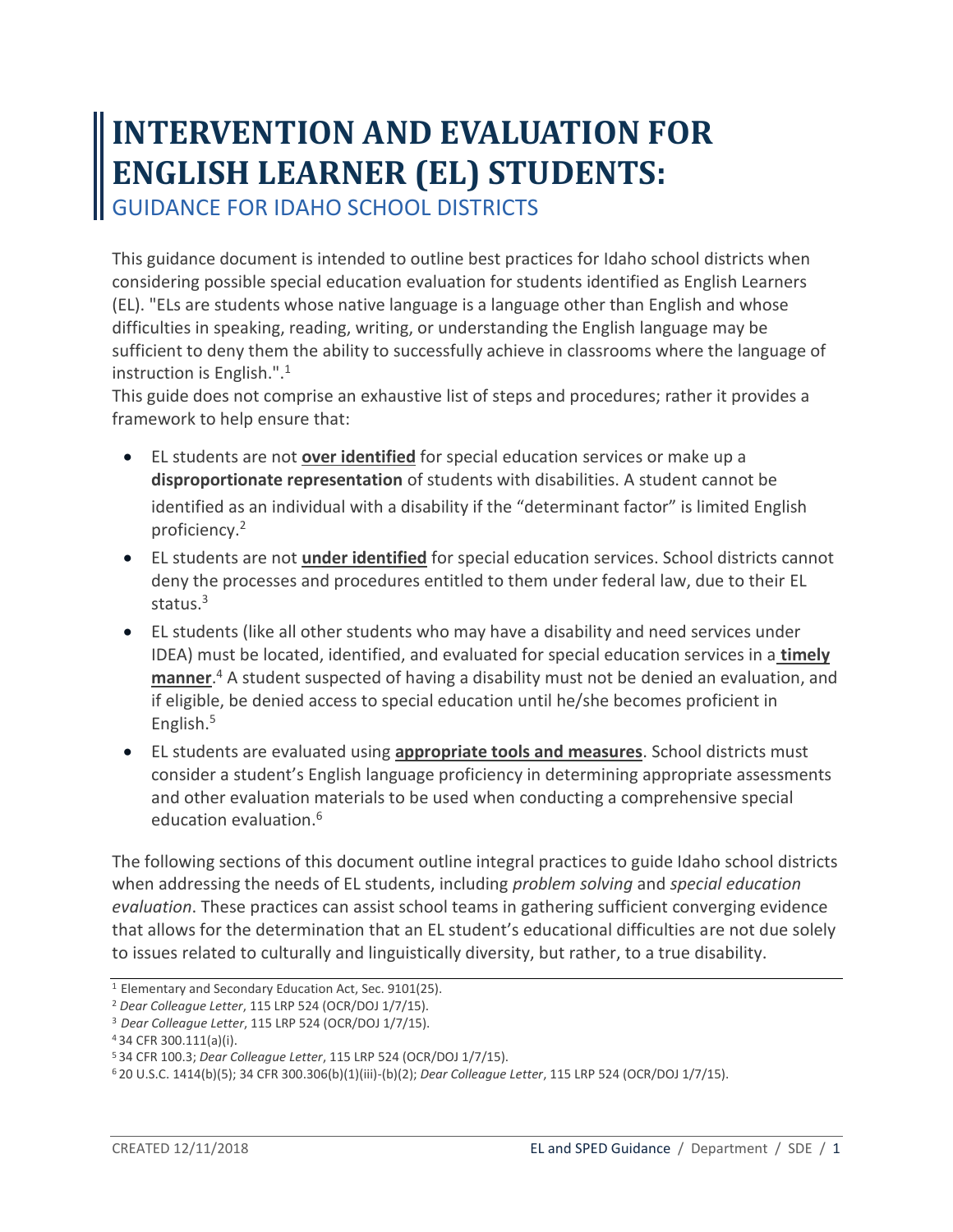#### **PROBLEM SOLVING PROCESS**

As with any student experiencing educational difficulties, school teams should first employ a problem solving approach when addressing the needs of English Learners.<sup>7</sup> Uniquely to EL students, presented difficulties should be analyzed in the context of their English language development.<sup>8</sup>

Different problem solving models are available for school teams to utilize when addressing student need. Examples include Multi-Tiered System of Supports (MTSS), Response to Intervention (RTI), and Positive Behavior Interventions and Supports (PBIS)<sup>9</sup>. Defining specific procedures involved in implementing a particular problem solving model is beyond the scope of this document. Please refer to other sources for additional guidance in this area.

**Pre-Intervention:** As part of the problem solving process, school teams should first gather

information that may include, but is not limited to, a comprehensive review of the student's current level of performance and the student's access to effective academic and language instruction. School teams should refer to the following guidelines to ensure consideration of language proficiency while engaging in the problem solving process.

#### **1. DETERMINE THE STUDENT'S NATIVE/DOMINANT LANGUAGE AND CULTURAL BACKGROUND:**

- Review the student's home language survey to determine his/her native language, and whether the student comes from an environment where a language other than Englishis dominant.<sup>10</sup>
- Consider whether the student is truly bilingual and assess for **both** native language proficiency, and English proficiency to the extent feasible.
- Obtain additional information through multiple methods (language background questionnaire, observation, interviews), multiple sources (parents/caregivers, teacher, and/or student), and multiple settings (school, home, community, etc.). $^{11}$
- For example, what language does the student feel most comfortable speaking? Does the student tend to seek out relationships with people of the same cultural background? Does the student observe any cultural traditions? Does the student have access to homework support at home? What is the structure of the home environment? Do parents notice similar difficulties in primary language?

<sup>7</sup>34 CFR 100.3,

<sup>8</sup>34 CFR 300.324a)(2)(ii).

<sup>9</sup>McInerney, M. & Elledge, A. (May 2013). *Using a Response to Intervention (RTI) Framework to Improve Student Learning.*  Retrieved fro[m www.rti4success.org.](http://www.rti4success.org/)

<sup>10</sup>*Dear Colleague Letter*, 115 LRP 524 (OCR/DOJ 1/7/15) ("One of the most critical 'affirmative steps' and 'appropriate action[s]' that school districts must take to open instructional programs for EL students and to address their limited English proficiency is to first identify EL students in need of language assistance services in a timely manner.")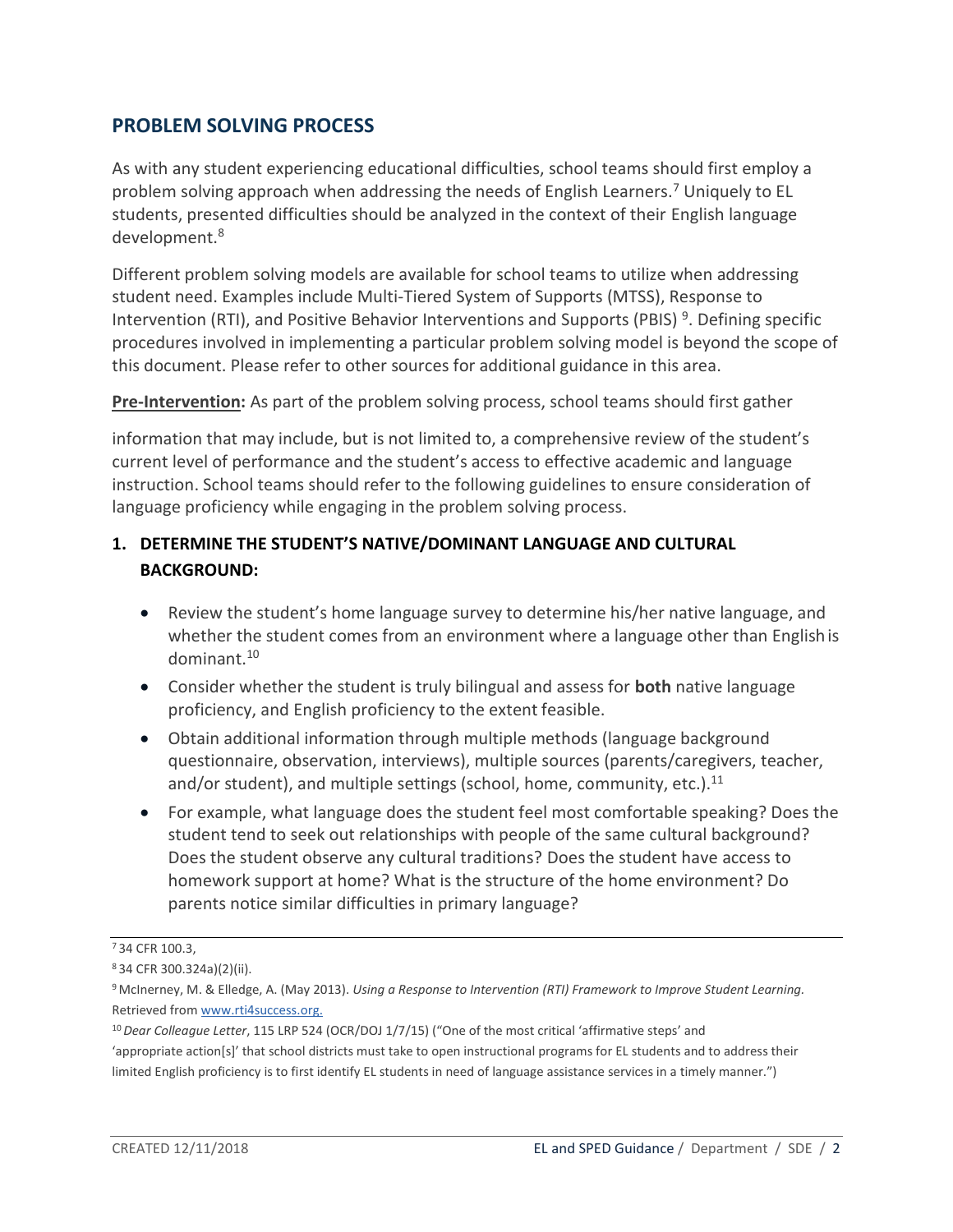#### **2. DETERMINE THE STUDENT'S PROGRESS IN ATTAINING ENGLISH LANGUAGE PROFICIENCY:**

 Review historical language proficiency assessment scores (e.g., W-APT and ACCESS 2.0). This assessment data provides insight on social instructional language and academic language (i.e., Basic Interpersonal Communication Skills (BICS) and Cognitive Academic Language Proficiency (CALP).

### **3. DETERMINE WHETHER THERE ARE DEFICIENCIES IN THE TEACHING-LEARNING ENVIRONMENT:**

- The student has received **effective** instruction in the core curriculum.<sup>12</sup>
- The student has received **appropriate** and **effective** English language development instruction delivered with fidelity and with **sufficient** time to acquire English.
- Core and ELD instruction includes the use of research-based curricula.

# **4. DETERMINE IF THE FOLLOWING FACTORS HAVE ANY IMPACT ON AN EL STUDENT'S LEARNING. IF SO, HAS THE SCHOOL TEAM ADDRESSED THE STUDENT'S NEEDS APPROPRIATELY?**

- $\bullet$  Cultural acclimation (i.e., "culture shock"<sup>13</sup>)
- Cultural knowledge and norms
- Poverty/Low Socio-Economic Status (SES)
- Mobility
- Trauma/psychological factors
- Social/emotional/behavioral difficulties
- Educational background (e.g., Students with Interrupted Formal Education (SIFE), previous education in U.S and/or home country, educational gaps, sufficient education, prior academic experience)
- Language loss
- "Silent Period" (stage of second language acquisition)
- **5. CONSIDER THE INFLUENCE OF LANGUAGE DIFFERENCES VS. DISABILITY ON LEARNING BEHAVIORS (REFER TO THE "LANGUAGE DIFFERENCES VS DISABILITIES" TABLE AT THE END OF THIS DOCUMENT).**

<sup>11</sup>  *Dear Colleague Letter*, 115 LRP 524 (OCR/DOJ 1/7/15).

 $12$  34 CFR 300.306(b)(1)(i)

<sup>13</sup>  Collier, C. (2010). *Seven Steps to Separating Difference from Disability*. Newbury Park, CA: Corwin Publishing.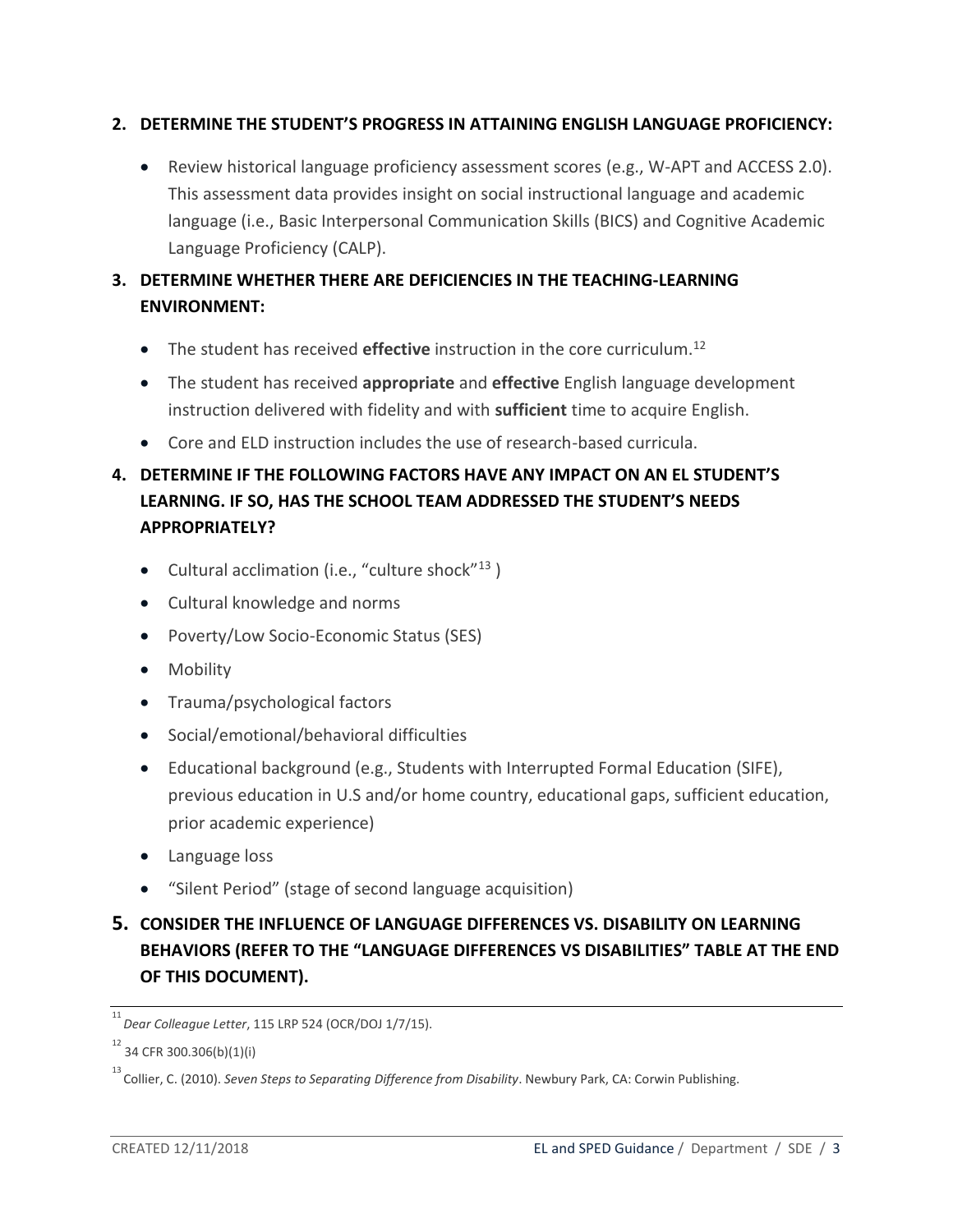**6. ANALYZE THE STUDENT'S ENGLISH LANGUAGE DEVELOPMENT GROWTH TO DETERMINE WHETHER IT IS SIGNIFICANTLY LOWER AS COMPARED WITH COMPARABLE PEERS (E.G., STUDENTS FROM THE SAME CULTURE AND LINGUISTIC BACKGROUND, GENDER, AGE, PREVIOUS SCHOOLING, ETC.).**

### **RESPONSE TO INTERVENTION**

**Response to Intervention (RTI):** Once sufficient information has been gathered to address the preceding considerations, a response to intervention (or similar) approach should be implemented to address the specific areas of concern. Such an approach is summarized as follows:

#### **1. IMPLEMENT A HIGH-QUALITY, RESEARCH-BASED INTERVENTION:**

- with fidelity
- long enough to determine the effect of the intervention
- while monitoring student progress towards an appropriate goal, and
- adjusting the intervention if progress is not sufficient to meet the identified goal
- **2. ANALYZE PROGRESS MONITORING DATA TO DETERMINE THE EL STUDENT'S RATE OF IMPROVEMENT OVER TIME IN RELATION TO COMPARABLE PEERS. IF THE STUDENT IS NOT RESPONDING SIMILAR TO HIS/HER PEERS, THE SCHOOL TEAM MAY CONSIDER WHETHER MODIFICATIONS TO THE INTERVENTION ARE NECESSARY OR WHETHER A SPECIAL EDUCATION REFERRAL IS WARRANTED. AN EXAMPLE IS PROVIDED BELOW:**

"The target EL student had a baseline reading fluency of 33 correct words per minute (cwpm). Four comparable peers (closely matched for native language, time in the country, and grade) receiving the same (or similar) intervention were reading an average of 58 cwpm. In addition to daily core reading instruction, the target EL student received 30 minutes of intervention 5 days per week per day for 4 weeks in a research-based curriculum appropriate for EL students, designed to address reading fluency. After the 4 weeks of intervention, the target student was reading 31 cwpm, whereas comparable peers were reading an average of 67 cwpm. A change in intervention was implemented, whereas the target student received an additional 20 minutes per day in a research-based curriculum appropriate for EL students, designed to address reading fluency. After 4 more weeks, the target student was reading 34 cwpm, whereas peers were reading an average of 78 cwpm. The target student's rate of improvement was 0.125 whereas the comparable peer's rate of improvement was 2.5. Overall, data indicate that the target student's rate of improvement in response to interventions is significantly less than that of comparable peers."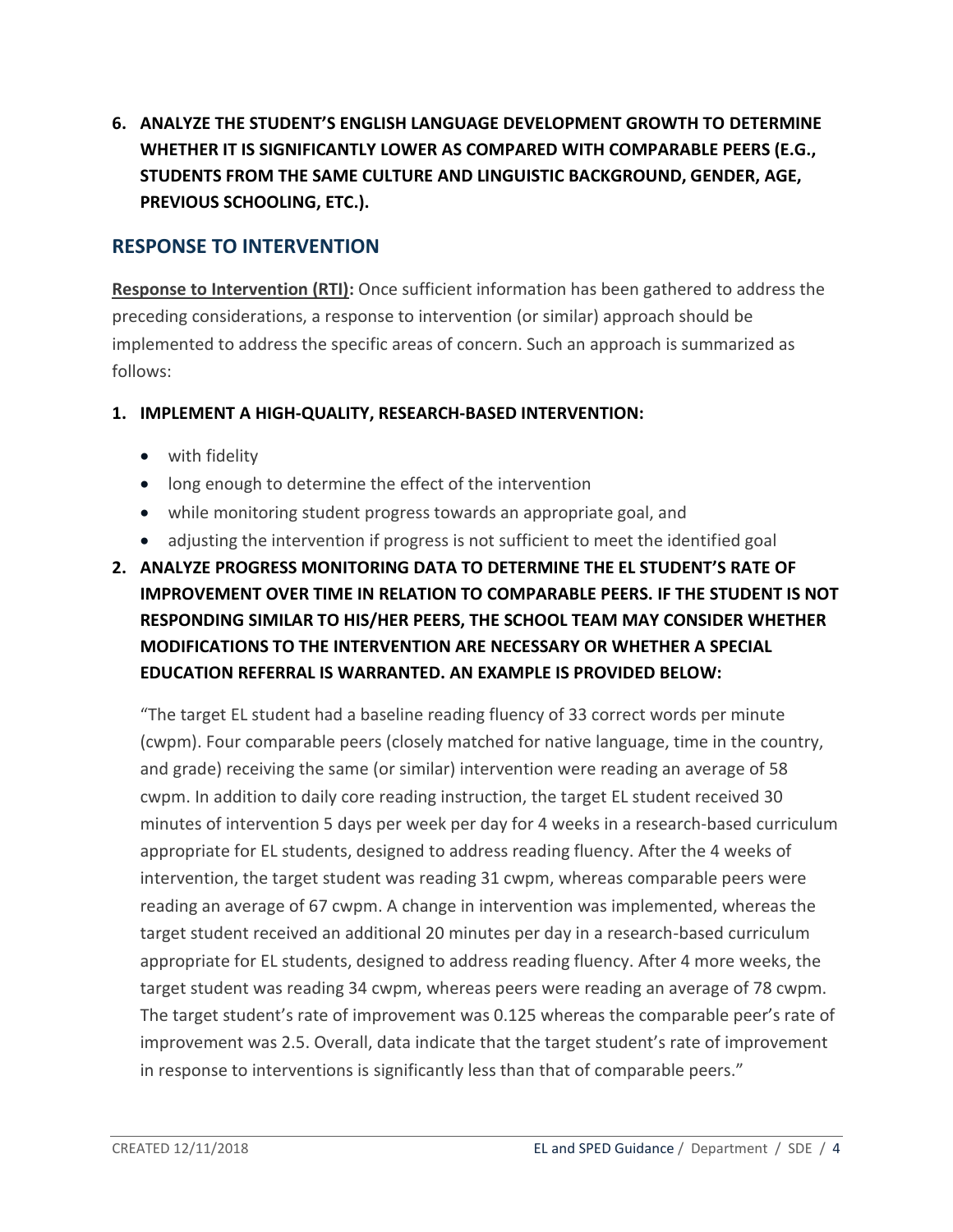### **3. CONSIDER ADDITIONAL INDICATORS THAT MAY SUPPORT THE NEED FOR A SPECIAL EDUCATION EVALUATION (IF APPLICABLE):**

- Limited communication or evidence of low skills in the home as compared to siblings and/or same-age peers, especially when these differences are noticed by parents.
- Developmental delays or other conditions (e.g., hearing, vision, social/emotional).
- **4. ENGAGE IN A PROCESS OF ANALYZING DATA TO DETERMINE IF A REFERRAL FOR SPECIAL EDUCATION IS APPROPRIATE. IF DATA SUPPORT A SUSPECTED DISABILITY, SCHOOL TEAMS MUST INITIATE THE REFERRAL PROCESS WITHOUT FURTHER DELAY.**

# **SPECIAL EDUCATION EVALUATION**

Once it has been determined there are sufficient data to analyze, a school team can then make a decision whether to proceed with a formal special education referral or whether the

interventions have resolved the EL student's educational difficulties:

- The school team may decide a referral is warranted if the student is not demonstrating positive response to the intervention, or if the level and intensity of intervention or interventions necessary for the student to succeed is not sustainable within the general education program.<sup>14</sup>
- The school team may decide a referral is *not* warranted if the student is demonstrating considerable improvement in response to the intervention and/or if it has been determined that social, cultural, linguistic, or socioeconomic issues are the primary factors contributing to the student's educational difficulties.

The US Department of Education emphasizes that a problem solving model, such as RTI (or other MTSS method), is only one component of the special education identification process. The problem solving process does not replace the need for a comprehensive evaluation. "A public agency must use a variety of data gathering tools and strategies even if an RTI process is  $used.^{"15}$ 

Additional federal guidance warns that RTI cannot be used to delay or deny a special education evaluation for a student suspected of being a student with disabilities.

School teams should refer to the following guidelines when deciding to proceed with a special education evaluation for EL students:

<sup>14 34</sup> CFR 300.301(b).

<sup>16</sup> 71 Fed. Reg. 46648.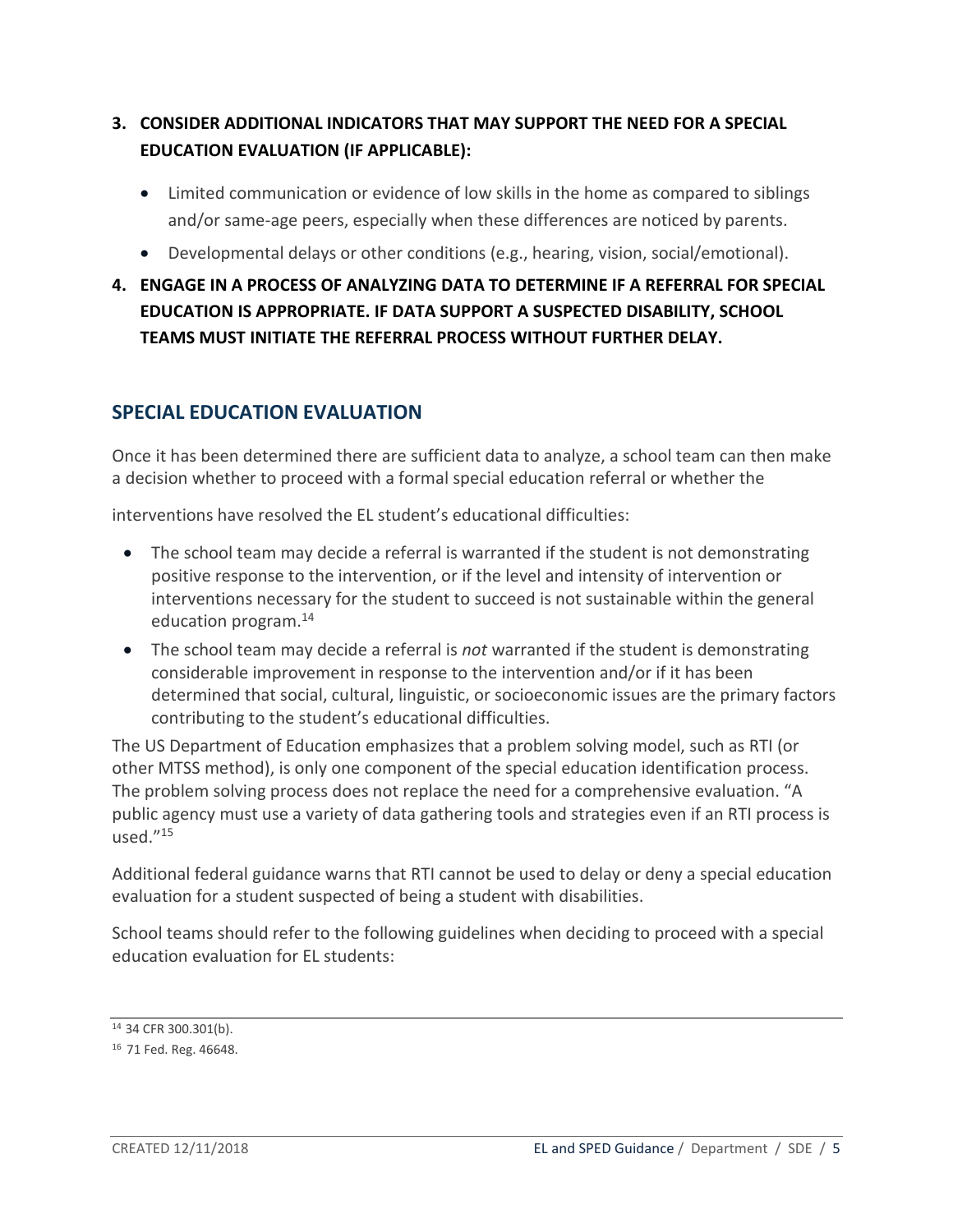#### **1. PARENTAL INVOLVEMENT:**

- As would be done with any other student suspected of having a disability, invite parents of the EL student to participate in the evaluation process.<sup>16</sup>
- Provide parents with a free interpreter and/or translation services during meetings in their primary language, to the extent feasible. $^{17}$
- In order to ensure parents have meaningful access, provide all information to the parents in a language they can understand, including the Procedural Safeguards Notice to the extent practicable. If written translations are not practicable parents must be offered free oral interpretation of the written information.<sup>18</sup>

#### **2. SELECT APPROPRIATE INSTRUMENTS AND STRATEGIES:**

- Tailor an evaluation plan to the specific cultural, linguistic, and developmental characteristics of the student.<sup>19</sup>
- Utilize multiple sources of data to assess all areas of concern. Options include formal and informal methods, such as standardized/non-standardized assessments, nonverbal measures, observations of student, parent and teacher interviews, progress monitoring and peer comparison data, performance samples, etc. No single procedure can be used as a sole basis for making decisions about eligibility.<sup>20</sup>
- Ensure that assessment materials that are selected and administered are not culturally, linguistically, or racially discriminatory.<sup>21</sup>
- Examine test items for cultural bias/appropriateness and modify as needed.<sup>22</sup> If the modifications negatively impact the validity of the score, the results cannot be used as a primary source for eligibility determination, but rather may be used as descriptive information.

#### **3. ADMINISTER SELECTED MEASURES:**

- Provide and administer special education evaluations in the child's native language or other form of communication, and in the form most likely to yield accurate information on what the student knows and can do academically, developmentally, and functionally, unless it is clearly not feasible to provide or administer. .<sup>23</sup>
- Ensure assessments are administered and interpreted by trained professionals who possess knowledge and skills related to cultural and linguistic variables, including knowing how to differentiate between language needs and a disability (refer to the "Language Differences vs. Disabilities" table at the end of this document). $^{24}$

<sup>16</sup> 34 CFR 300.305.

<sup>17</sup>34 CFR 300.322(e).

<sup>18</sup> 34 CFR 300.322(e); Dear Colleague Letter, 115 LRP 524 (OCR/DOJ 1/7/15); Letter to Boswell, 49 IDELR 196 (OSEP 9/4/07), 19 34 CFR 300.304(b)(1)-(3).

<sup>20</sup> 34 CFR 300.304(b)(1)-(3).

<sup>21</sup> 34 CFR 300.304(c)(1)(i).

<sup>22</sup> 34 CFR 300.304(c)(1)(i).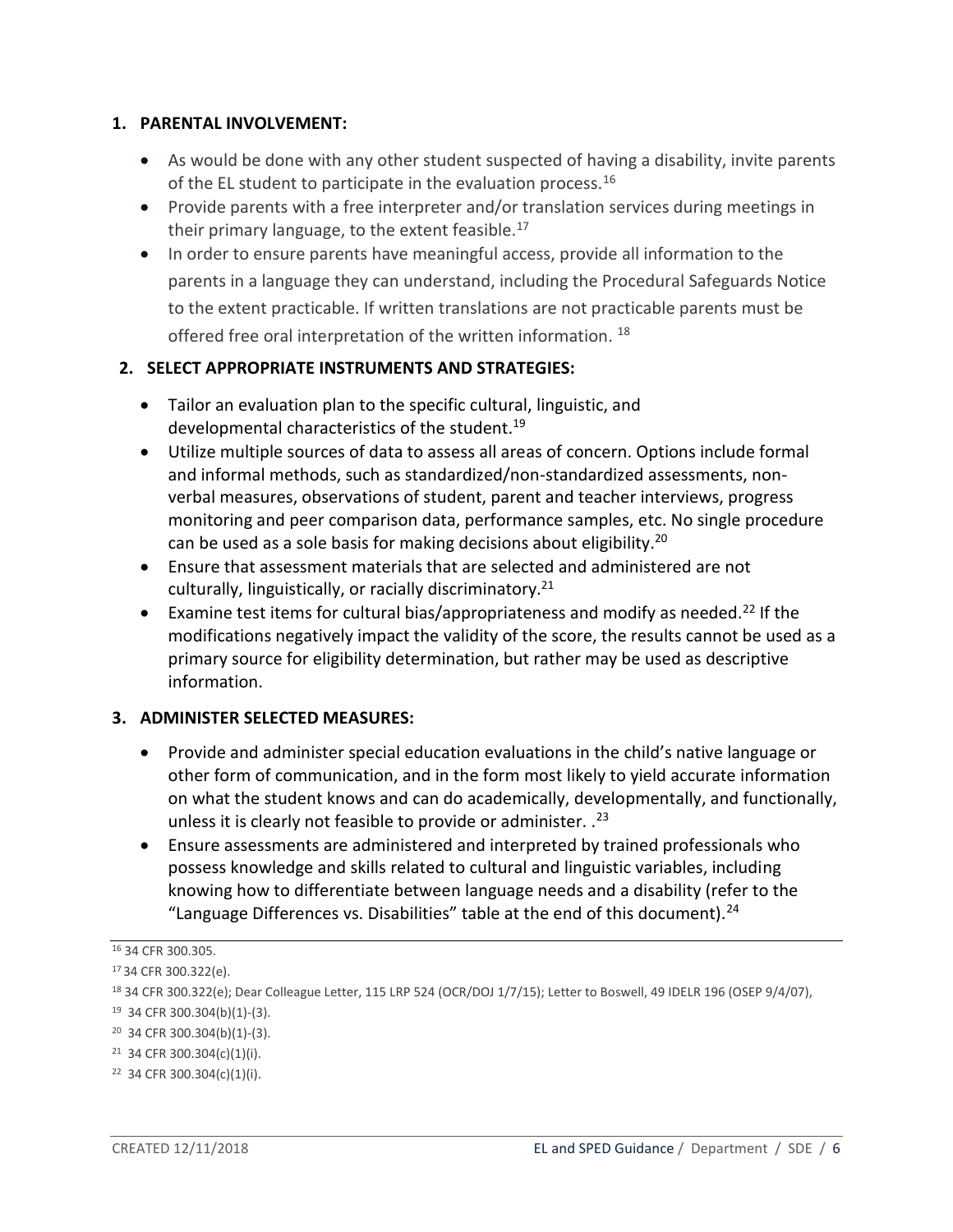#### **4. INTERPRET EVALUATION RESULTS:**

- Evaluate the extent to which cultural and linguistic differences may have affected the validity of scores obtained from standardized tests<sup>25</sup>.
- Determine whether the learning difficulties manifested over time are similar across multiple settings and contexts (home, school, community $^{26}$ ).
- Determine whether the learning difficulties are evident in both English and the student's native language.
- Summarize data from a variety of sources to establish a preponderance of evidencethat supports or negates the presence of a disability, the adverse effect of a disability on performance and the need for specially designed instruction.
- An EL student may not qualify for special education if the determinant factor for eligibility is, among other things, limited English proficiency.<sup>27</sup>

### **GUIDELINES FOR USE OF INTERPRETERS**

The use of trained interpreters is an invaluable resource to school teams when assessing English Learners. However, the law does not specifically define the parameters of using interpreters in evaluating EL students. The following general guidelines should be considered by school teams to work successfully with interpreters<sup>28</sup>:

- Rely on trained interpreters, rather than enlisting a cultural peer or a relative as an interpreter. When possible, choose interpreters who have prior experience as school interpreters.
- Remember that most interpreters are not professionally trained in assessments and may not have familiarity with or an understanding of the technical terms associated with the special education process.
- Review confidentiality requirements with the interpreter.
- Ensure that the interpreter has knowledge and understanding of the family's cultural and linguistic background.
- Avoid portraying the interpreter as the family's representative or advocate.
- Remind the interpreter to relay only the information provided by the team and parents, not editorialize or give opinion. Encourage direct interpretation of all questions and answers.
- When asking questions or relaying evaluation results, speak directly to the parent, rather than the interpreter. Speak in short, simple sentences. Avoid idioms, metaphors, or colloquialisms. Use specific terms.

23 34 CFR 300.304(c)(1)(ii).

25 Flanagan, D., Ortiz, S. & Alfonso, V. (2013). Essentials of Cross Battery Assessment, 3rd Edition. Hoboken, NJ: John Wiley & Sons.

26 Butterfield, J. & Read, J. (2011). ELLs with Disabilities: A Guide for Identification, Assessments, and Services. Palm Beach Gardens, FL: LRP Publications.

<sup>24</sup> Dear Colleague Letter, 115 LRP 524 (OCR/DOJ 1/7/15).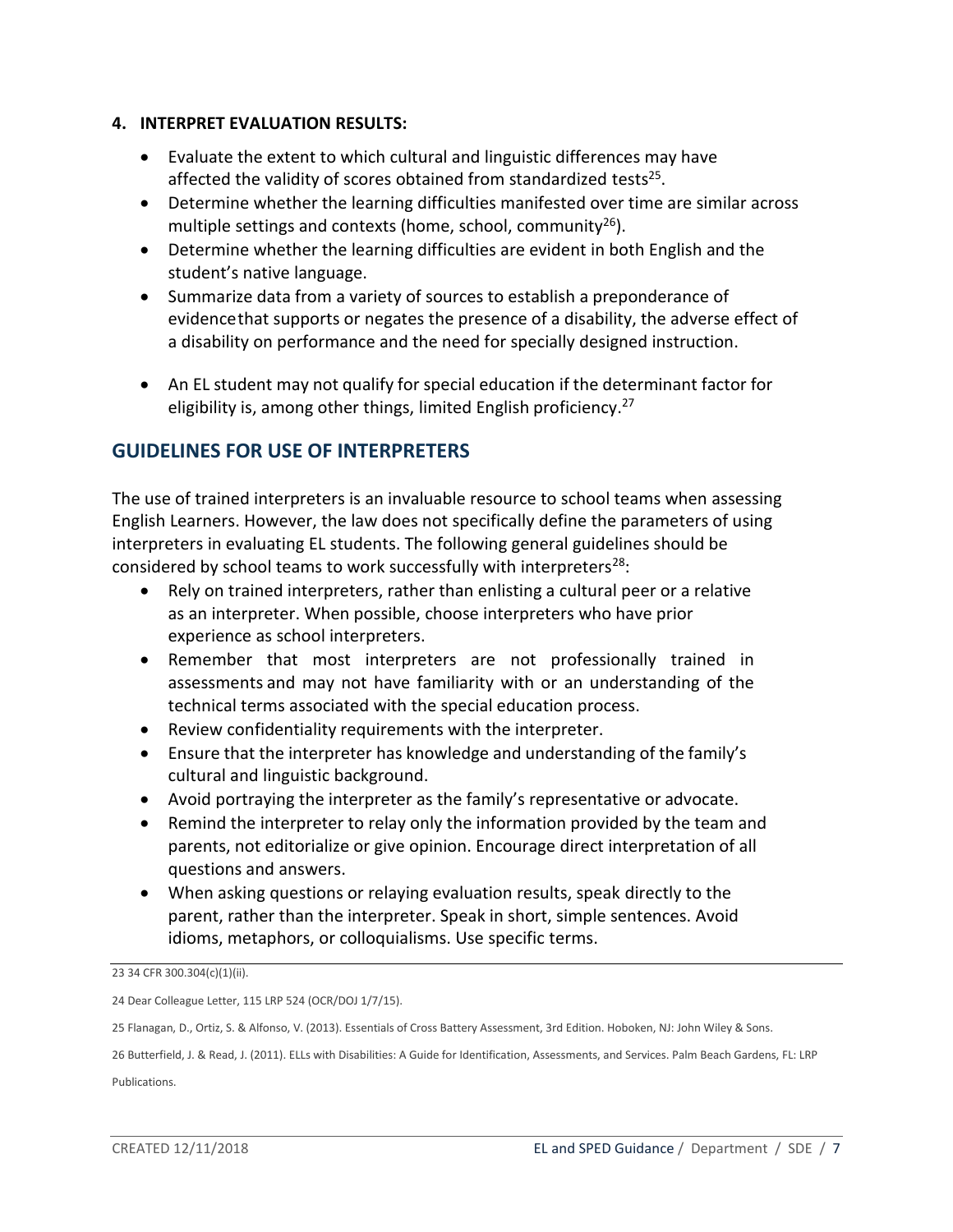27 34 CFR 300.309(a)(3)(vi).

28 Butterfield, J. & Read, J. (2011). ELLs with Disabilities: A Guide for Identification, Assessments, and Services. Palm Beach Gardens, FL: LRP Publications.

## **FREQUENTLY ASKED QUESTIONS**

#### *Are districts required to assess ELs in their native language in order to qualify them for special education?*

Answer: IDEA states that students must be assessed in their native language, unless it is clearly not feasible to do so.<sup>29</sup> The school team should determine the types of assessments that are most appropriate to assess the student's needs and/or determine eligibility.<sup>30</sup>

#### *Can we use an interpreter to help administer a standardized assessment?*

Answer: Qualified interpreters can be invaluable in helping school teams gather information when conducting evaluations for EL students. However, there are no standard guidelines for use of interpreters in administering standardized measures. It is important to remember that some test items cannot accurately be translated from English to another language without seriously distorting their original meaning or without suggesting the correct responses.

Furthermore, most standardized tests do not include English Learners in their norming samples. These factors impact the validity of standardized assessments for ELs, and results should be interpreted with caution. Limitations associated with using standardized measures, including using an interpreter to aid in any administration, should be acknowledged and explained in the evaluation results<sup>31</sup>.

#### *Can we use the Woodcock Johnson-IV to assess academic achievement for an EL student?*

Answer: When looking at an EL student's performance on a standardized English academic test, such as the (WJ-IV), it may be necessary to view the results of the test in the context of potentially assessing second language acquisition and not necessarily as a true measurement of the student's academic skill level. Evaluate and report the results with recognition of how language may have impacted the scores.

#### *Can't we use non-verbal assessments to test EL students?*

Answer: Although non-verbal assessments can be used as part of a comprehensive evaluation, school teams should not rely solely on the use of these types of measures to inform eligibility decisions. Non-verbal assessment data may provide limited information about the student's overall cognitive abilities. Experts in the field recommend assessing a range of abilities using cross battery assessment.<sup>32</sup>

#### *Should an EL student spend a certain amount of time in the MTSS/RTI process before the team can move forward with a special education evaluation?*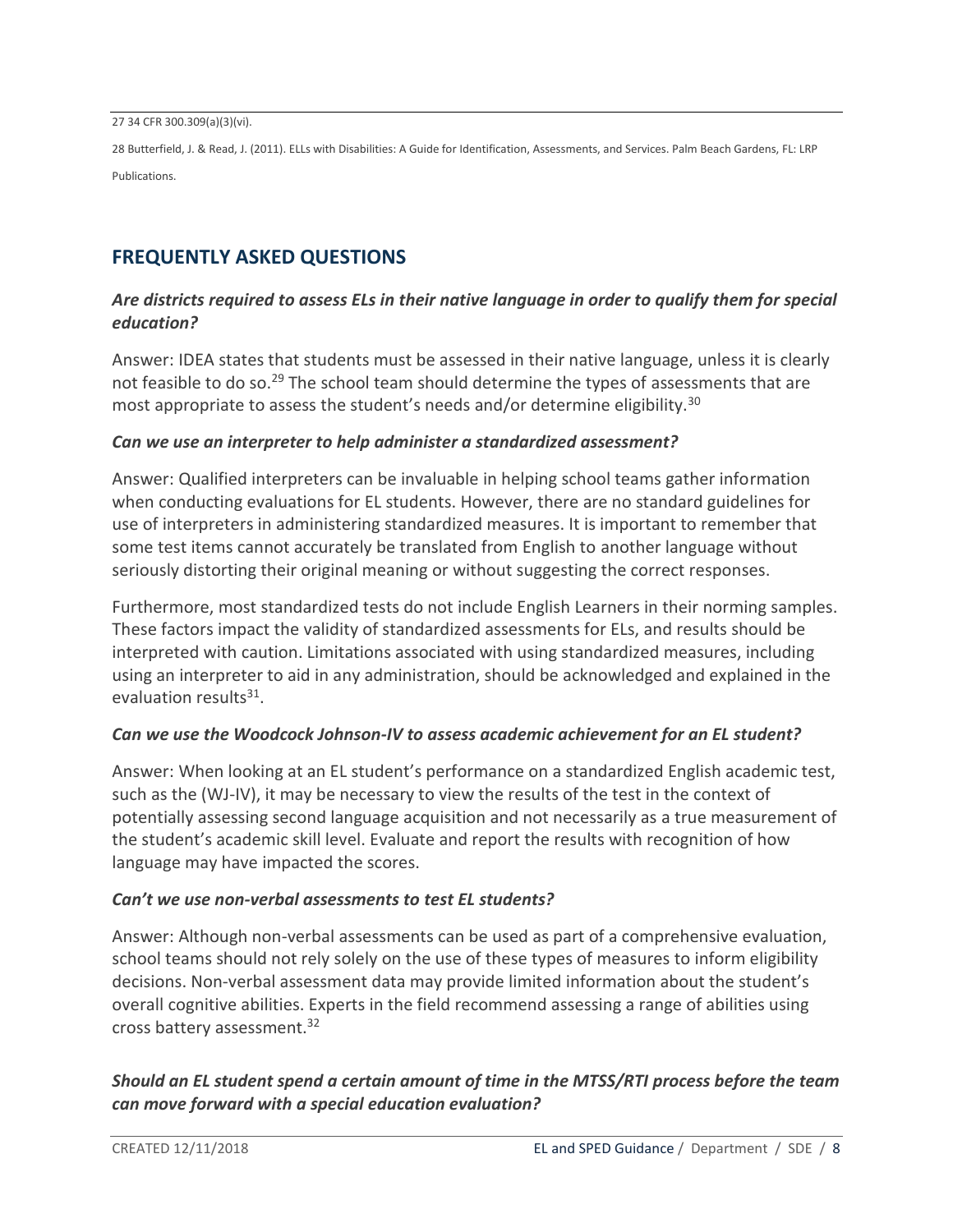Answer: Just like for any student, there is no set period of time that a student must be engaged in the problem solving process, nor is the problem solving process intended to be a replacement for a comprehensive special education evaluation. EL students should receive high-quality, research-based interventions over a period of time sufficient enough to enable school teams to gather data regarding how the student is responding to interventions in relation to comparable peers. $33$  Federal guidance, however, warns that RTI cannot be used to delay or deny a special education evaluation for a student suspected of being a student with disabilities.

#### *Is it true that schools must wait until the student has received EL services for 5-7 years before making a referral for special education?*

Answer: This is a common myth, but school teams DO NOT have to wait for any prescriptive amount of time. EL students, like all other students suspected of having a disability, should be located, identified, and evaluated for special education services in a timely manner.<sup>34</sup> However, teams should not move so quickly so as to overlook the potential impact of English language proficiency and other factors (e.g., social/emotional, cultural, educational background, poverty, etc.) on the student's learning. A student cannot be identified as an individual with a disability if the "determinant factor" is limited English proficiency.<sup>35</sup>

#### *Does an EL student have to achieve a certain proficiency level on the ACCESS 2.0 in order for a team to consider a special education evaluation?*

Answer: There is no required ACCESS 2.0 level that an EL student must achieve before a school team can consider a special education referral. A student suspected of having a disability must not be denied special education until he/she becomes proficient in English.<sup>36</sup>

#### *What must be considered when developing an IEP for an EL student?*

Answer: The IEP team must consider the language needs of an EL student as those needs relate to the student's IEP.<sup>37</sup> In order to meet this legal requirement, "it is important for members of the IEP team to include professionals with training, and preferably expertise, in second language acquisition and an understanding of how to differentiate between the student's limited English proficiency and the student's disability."<sup>38</sup> As with any other student suspected of having a disability, parents of EL students must be invited to participate in the process as well.<sup>39</sup>

#### *If an EL student qualifies for special education services can the student just be exited from the EL program since the student won't be able to meet the Idaho exit criteria on the ACCESS 2.0 due to his/her disability?*

Answer: Students can only be exited from an EL program with qualifying ACCESS 2.0 assessment scores.40 At this time the US Department of Education (USDOE) has not given consent to states to implement alternate exit criteria. During the 2016-2017 school year the Idaho State Department of Education (SDE) will be working collaboratively with stakeholders from all over the state and from various district roles to create alternate exit criteria for EL students with disabilities so that they are not "forever ELs". The intention is to have a plan in place so that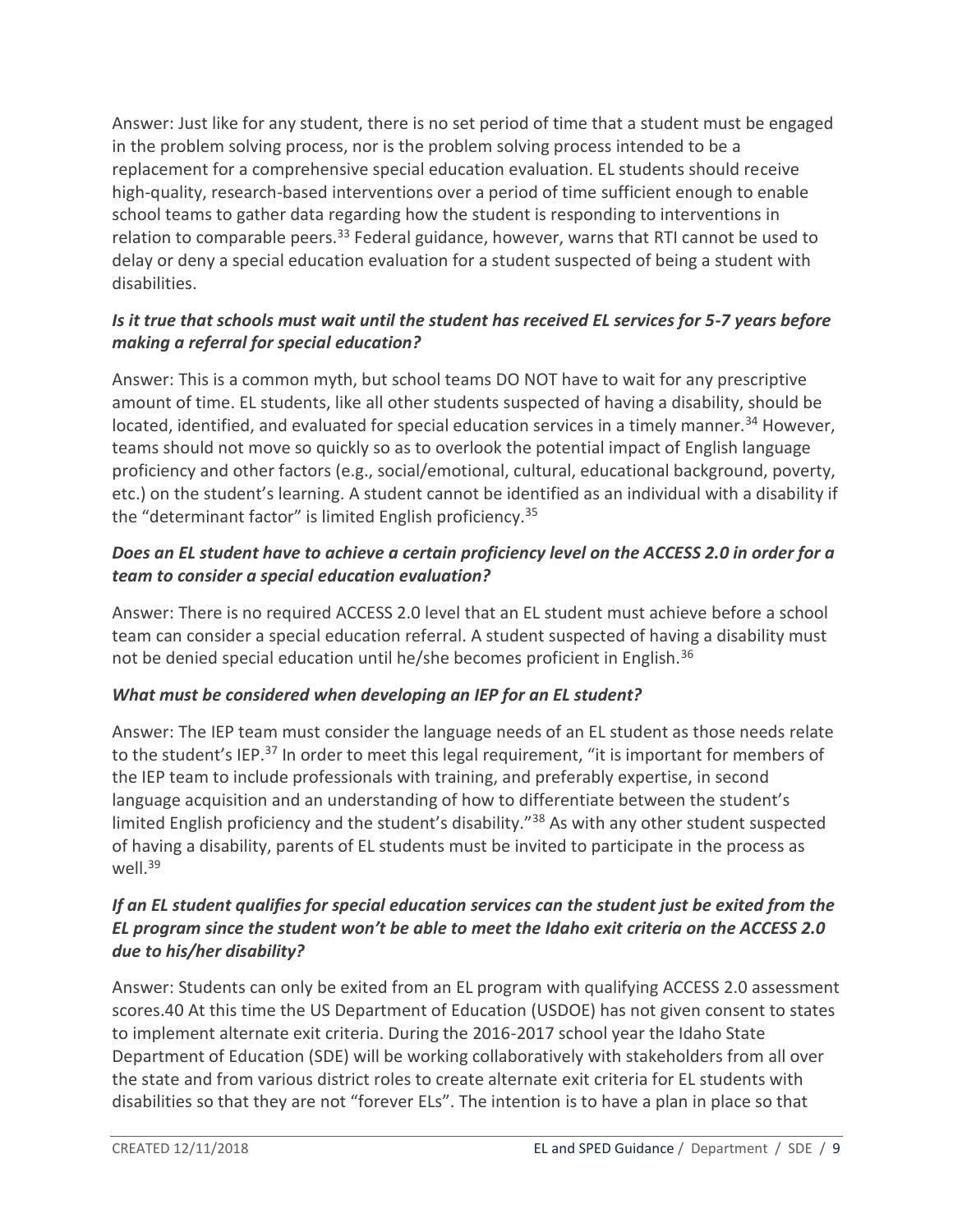when given the approval by USDOE, Idaho can proceed forward with the plan's implementation.

#### *Can all EL students who are on IEPs and 504s take the Alternate ACCESS 2.0 for ELs?*

Answer: No. The Alternate ACCESS for EL students is reserved for those students with severe cognitive disabilities. <sup>41</sup> Ultimately, for a student to qualify to take the Alternate ACCESS, the student must also be participating in the Alternate ISAT and/or alternate IRI.

31 Butterfield, J. & Read, J. (2011). *ELLs with Disabilities: A Guide for Identification, Assessments, and Services*. Palm Beach Gardens, FL: LRP Publications.

32 Flanagan, D., Ortiz, S. & Alfonso, V. (2013). *Essentials of Cross Battery Assessment, 3rd Edition.* Hoboken, NJ: John Wiley & Sons.

<sup>33</sup>*Answers and Questions on Response to Intervention (RTI) and Early Intervening Services (EIS)*, 47 IDELR 196 (OSERS 2007).

34 34 CFR 300.111(a)(i).

<sup>35</sup>*Dear Colleague Letter*, 115 LRP 524 (OCR/DOJ 1/7/15).

36 34 CFR 100.3; *Dear Colleague Letter*, 115 LRP 524 (OCR/DOJ 1/7/15).

37 34 CFR 300.324(a)(2)(ii).

<sup>38</sup>*Dear Colleague Letter*, 115 LRP 524 (OCR/DOJ 1/7/15).

39 34 CFR 300.321(a)(1).

<sup>40</sup>*See* the Idaho State Department of Education's State LEP and Title III Guidance for Idaho Schools for more information about the Idaho exit criteria, which can be located at[: http://www.sde.idaho.gov/el-m](http://www.sde.idaho.gov/el-)igrant/el/files/guidance/program-guidance/LEP-Program-Manual.pdf

41 See the Idaho State Department of Education's Idaho English Language Assessment Transition Document for more information regarding the qualifying criteria for Alternate ACCESS 2.0, which can be located at https:/[/www.sde.idaho.gov/el](http://www.sde.idaho.gov/el-migrant/el/files/guidance/program-guidance/English-Language-Assessment-)[migrant/el/files/guidance/program-guidance/English-Language-Assessment-T](http://www.sde.idaho.gov/el-migrant/el/files/guidance/program-guidance/English-Language-Assessment-)ransition.pdf

<sup>29 34</sup> CFR 300.304(c)(1)(ii).

<sup>30 34</sup> CFR 300.304(b).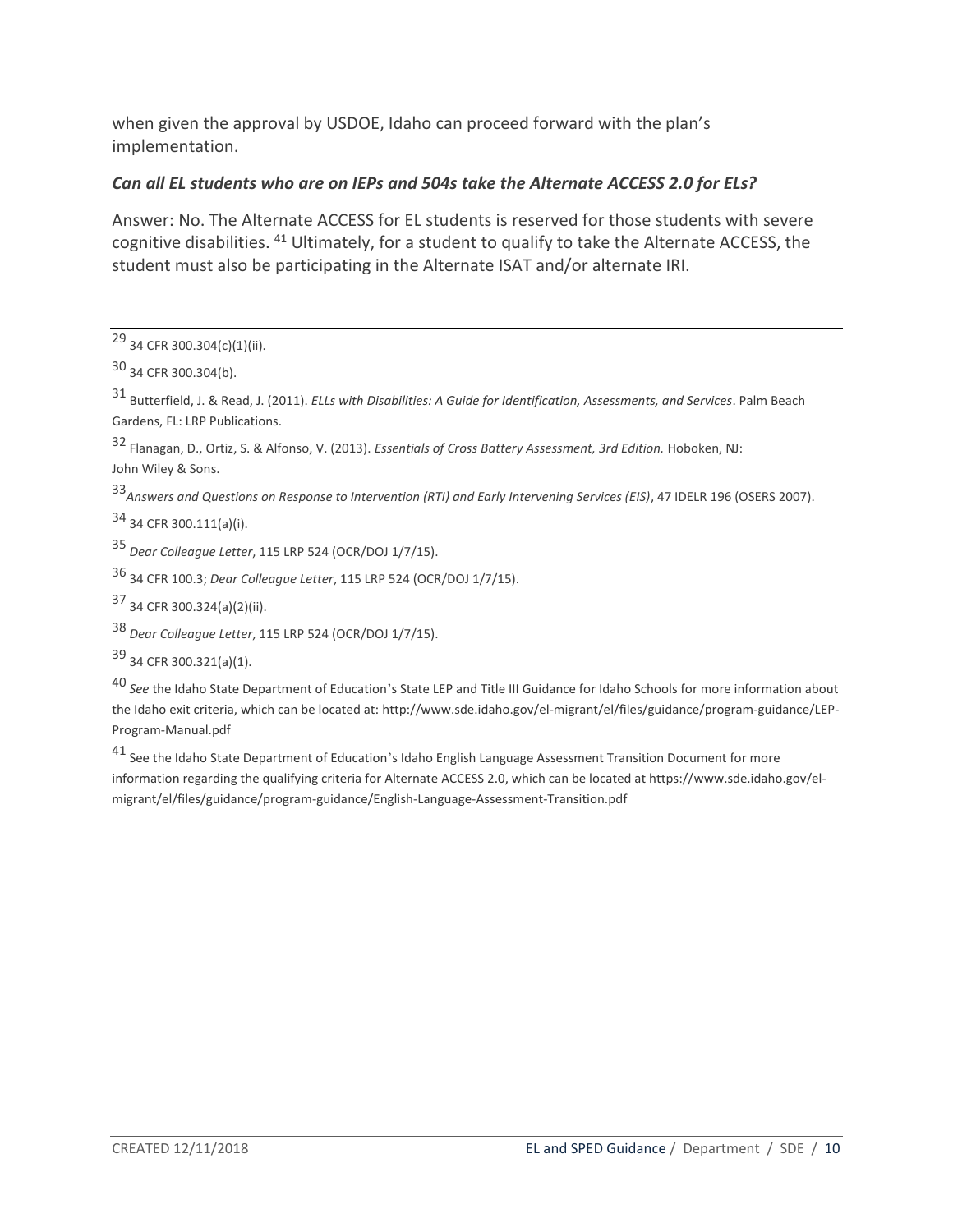# **LANGUAGE DIFFERENCES VS. DISABILITIES TABLE <sup>42</sup>**

# Oral Comprehension/Listening

| <b>Learning Behavior Manifested</b>                                  | <b>Indicators of a Language Difference</b><br>due to 2nd Language Acquisition                                    | Indicators of a Possible Learning<br><b>Disability</b>                                                                                                               |
|----------------------------------------------------------------------|------------------------------------------------------------------------------------------------------------------|----------------------------------------------------------------------------------------------------------------------------------------------------------------------|
| Student does not respond to<br>verbal directions                     | Student lacks understanding of<br>vocabulary in English but<br>demonstrates understanding in<br>L1               | Student consistently<br>demonstrates confusion when<br>given verbal directions in L1 and<br>L2; may be due to processing<br>deficit or low cognition                 |
| Student needs frequent<br>repetition of oral directions and<br>input | Student is able to understand<br>verbal directions in L1 but not<br>$\sqrt{2}$                                   | Student often forgets directions<br>or needs further explanation in<br>L1 and L2 (home & school); may<br>be due to an auditory memory<br>difficulty or low cognition |
| Student delays responses to<br>questions                             | Student may be translating<br>question in mind before<br>responding in L2; gradual<br>improvement seen over time | Student consistently takes a<br>longer time period to respond in<br>L1 & L2 and it does not change<br>over time; may be due to a<br>processing speed deficit         |

# Speaking/Oral Fluency

| <b>Learning Behavior Manifested</b>                                        | <b>Indicators of a Language</b><br><b>Difference due to 2nd Language</b><br><b>Acquisition</b>                | <b>Indicators of a Possible Learning</b><br><b>Disability</b>                                                   |
|----------------------------------------------------------------------------|---------------------------------------------------------------------------------------------------------------|-----------------------------------------------------------------------------------------------------------------|
| Student lacks verbal fluency<br>(pauses, hesitates, omits words)           | Student lacks vocabulary,<br>sentence structure, and/or self-<br>confidence                                   | Speech is incomprehensible in L1<br>and L2; may be due to hearing or<br>speech impairment                       |
| Student is unable to orally retell<br>a story                              | Student does not comprehend<br>story due to a lack of<br>understanding and background<br>knowledge in English | Student has difficulty retelling a<br>story or event in L1 and L2; may<br>have memory or sequencing<br>deficits |
| Student does not orally respond<br>to questions, or does not speak<br>much | Lacks expressive language skills<br>in English; it may be the silent<br>period in 2nd language<br>acquisition | Student speaks little in L1 or L2;<br>student may have a hearing<br>impairment or processing deficit            |

<sup>42</sup> Butterfield, J. & Read, J. (2011). *ELLs with Disabilities: A Guide for Identification, Assessments, and Services*. Palm Beach Gardens, FL: LRP Publications

U.S. Department of Education. (2015). *English learner toolkit for state and local education agencies (SEAs and LEAs)*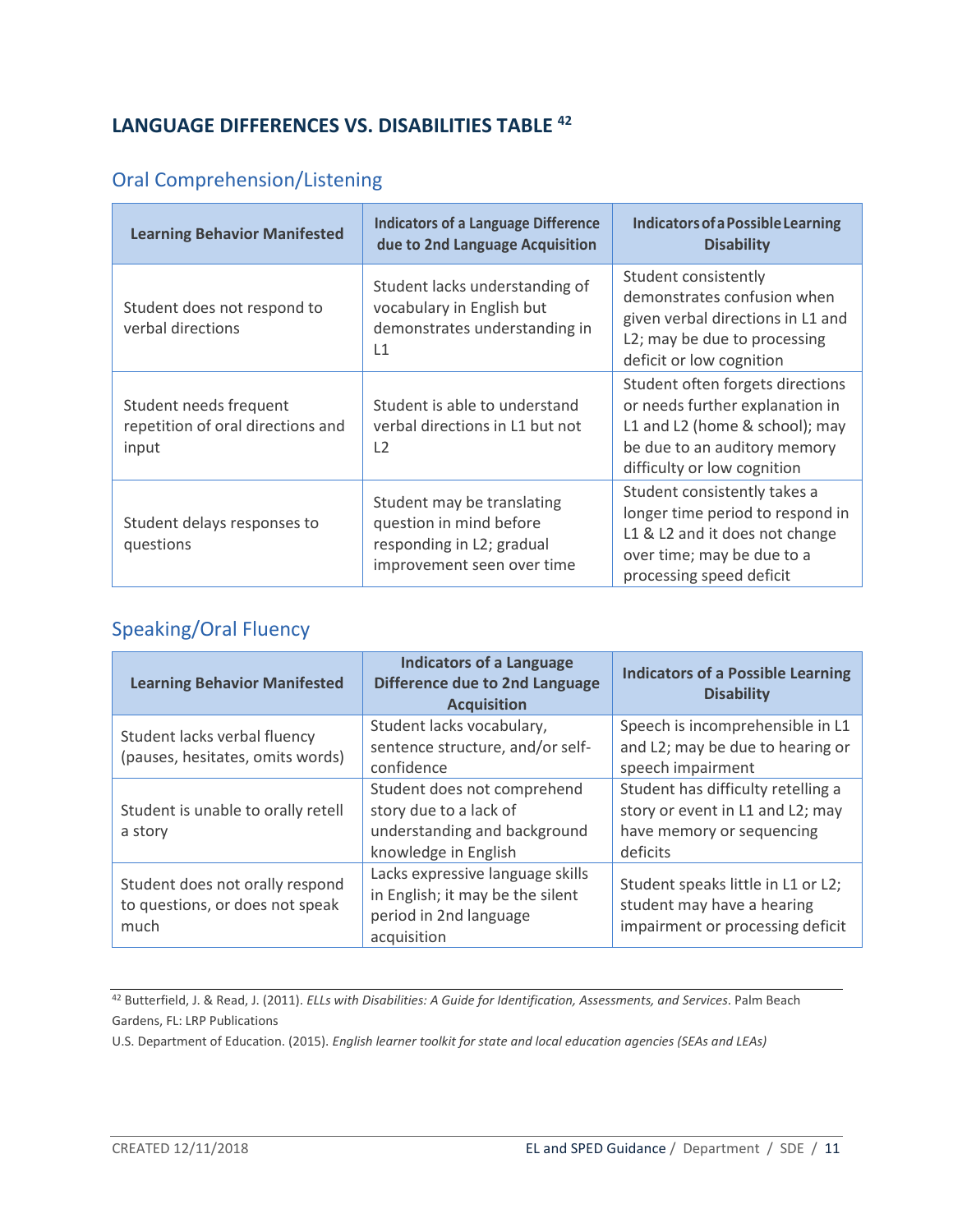# Phonemic Awareness/Reading

| <b>Learning Behavior</b><br><b>Manifested</b>                                      | <b>Indicators of a Language</b><br><b>Difference due to 2nd</b><br><b>Language Acquisition</b>                                                                                                          | <b>Indicators of a Possible Learning</b><br><b>Disability</b>                                                                                                                                                                                                                             |
|------------------------------------------------------------------------------------|---------------------------------------------------------------------------------------------------------------------------------------------------------------------------------------------------------|-------------------------------------------------------------------------------------------------------------------------------------------------------------------------------------------------------------------------------------------------------------------------------------------|
| Student does not remember<br>letter sounds from one day to<br>the next             | Student will initially<br>demonstrate difficulty<br>remembering letter sounds in<br>L2 since they differ from the<br>letter sounds in L1, but with<br>repeated practice over time<br>will make progress | Student doesn't remember<br>letter sounds after initial and<br>follow-up instruction (even if<br>they are common between<br>$L1/L2$ ); may be due to due a<br>visual/auditory memory deficit<br>or low cognition                                                                          |
| Student is unable to blend<br>letter sounds in order to<br>decode words in reading | The letter sound errors may be<br>related to L1 (for example, L1<br>may not have long and short<br>vowel sounds); with direct<br>instruction, student will make<br>progress over time                   | Student makes letter<br>substitutions when decoding not<br>related to L1; student cannot<br>remember vowel sounds;<br>student may be able to decode<br>sounds in isolation, but is unable<br>to blend the sounds to decode<br>whole word; may be due to a<br>processing or memory deficit |
| Student is unable to decode<br>words correctly                                     | Sound not in L1, so unable to<br>pronounce word once decoded                                                                                                                                            | Student consistently confuses<br>letters/words that look alike;<br>makes letter reversals,<br>substitutions, etc. that are not<br>related to L1; may be processing<br>or memory deficit                                                                                                   |

# Reading Comprehension and Vocabulary

| <b>Learning Behavior</b><br><b>Manifested</b>                                                           | <b>Indicators of a Language</b><br>Difference due to 2nd<br><b>Language Acquisition</b>                                                                                                         | <b>Indicators of a Possible</b><br><b>Learning Disability</b>                                                                                                                                                                         |
|---------------------------------------------------------------------------------------------------------|-------------------------------------------------------------------------------------------------------------------------------------------------------------------------------------------------|---------------------------------------------------------------------------------------------------------------------------------------------------------------------------------------------------------------------------------------|
| Student does not understand<br>passage read, although may be<br>able to read w/ fluency and<br>accuracy | Lacks understanding and<br>background knowledge of topic<br>in L2; is unable to use<br>contextual clues to assist with<br>meaning; improvement seen<br>over time as L2 proficiency<br>increases | Student doesn't remember or<br>comprehend what was read in<br>L1 or L2 (only applicable if<br>student has received<br>instruction in L1); this does not<br>improve over time; this may<br>be due to a memory or<br>processing deficit |
| Does not understand key<br>words/ phrases; poor<br>comprehension                                        | Lacks understanding of<br>vocabulary and meaning in<br>English                                                                                                                                  | The student's difficulty with<br>comprehension and vocabulary<br>is seen in L1 and L2                                                                                                                                                 |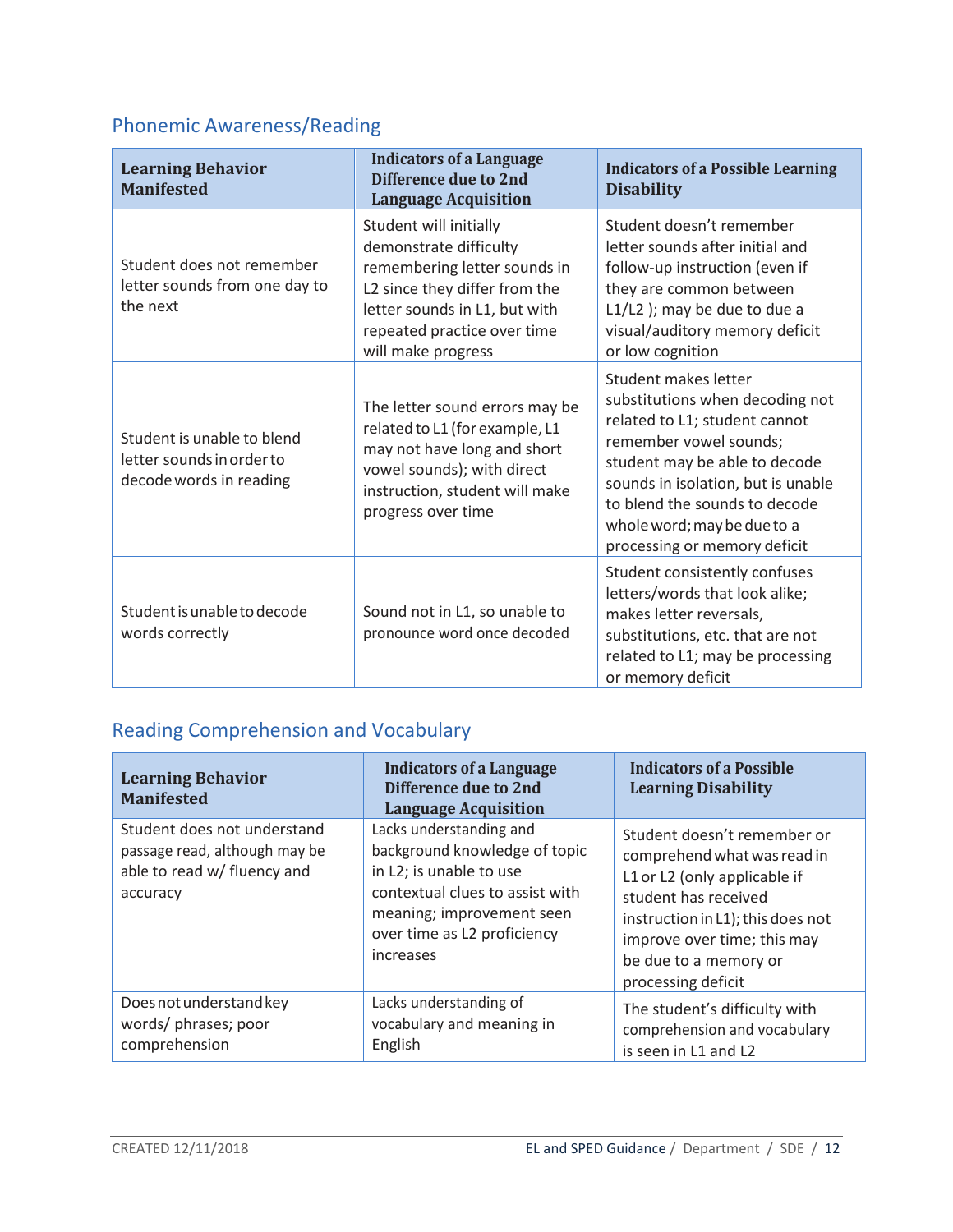# Spelling

Н

| <b>Learning Behavior</b><br><b>Manifested</b>                             | <b>Indicators of a Language</b><br>Difference due to 2nd<br><b>Language Acquisition</b>                                                                                                                       | <b>Indicators of a Possible</b><br><b>Learning Disability</b>                                                                                                                                                        |
|---------------------------------------------------------------------------|---------------------------------------------------------------------------------------------------------------------------------------------------------------------------------------------------------------|----------------------------------------------------------------------------------------------------------------------------------------------------------------------------------------------------------------------|
| Student misspells words                                                   | Student will "borrow" sounds<br>from L1; progress seen over<br>time as L2 proficiency<br>increases                                                                                                            | Student makes errors such as<br>writing the correct beginning<br>sound of words and then<br>random letters or correct<br>beginning and ending sounds<br>only; may be due to a visual<br>memory or processing deficit |
| Student spells words<br>incorrectly; letters are<br>sequenced incorrectly | Writing of words if reflective of<br>English fluency level or cultural<br>thought patterns; words may<br>align to letter sounds or patterns<br>of L1 (sight words may be spelled<br>phonetically based on L1) | The student makes letter<br>sequencing errors such as letter<br>reversals that are not<br>consistent with L1 spelling<br>patterns; may be due to a<br>processing deficit                                             |

# Mathematics

| <b>Learning Behavior</b><br><b>Manifested</b>                                 | <b>Indicators of a Language</b><br>Difference due to 2nd<br><b>Language Acquisition</b>                                                                        | <b>Indicators of a Possible</b><br><b>Learning Disability</b>                                                                                                                                               |
|-------------------------------------------------------------------------------|----------------------------------------------------------------------------------------------------------------------------------------------------------------|-------------------------------------------------------------------------------------------------------------------------------------------------------------------------------------------------------------|
| Student manifests difficulty<br>learning math facts and/or<br>math operations | Student lacks comprehension of<br>oral instruction in English;<br>student shows marked<br>improvement with visual input<br>or instructions in L1               | Student has difficulty memorizing<br>math facts from one day to the<br>next and requires manipulatives<br>or devices to complete math<br>problems; may have visual<br>memory or processing deficits         |
| Student has difficulty<br>completing multiple-step<br>math computations       | Student lacks comprehension of<br>oral instruction in English;<br>student shows marked<br>improvement with visual input<br>or instructions in L1               | Student forgets the steps<br>required to complete problems<br>from one day to the next, even<br>with visual input; student<br>reverses or forgets steps; may be<br>due to a processing or memory<br>deficit |
| Student is unable to<br>complete word problems                                | Student does not understand<br>mathematical terms in L2<br>due to English reading<br>proficiency; student shows<br>marked improvement in L1<br>or with visuals | Student does not understand<br>how to process the problem<br>or identify key terms in L1 or<br>L2; may be a processing<br>deficit/reading disability                                                        |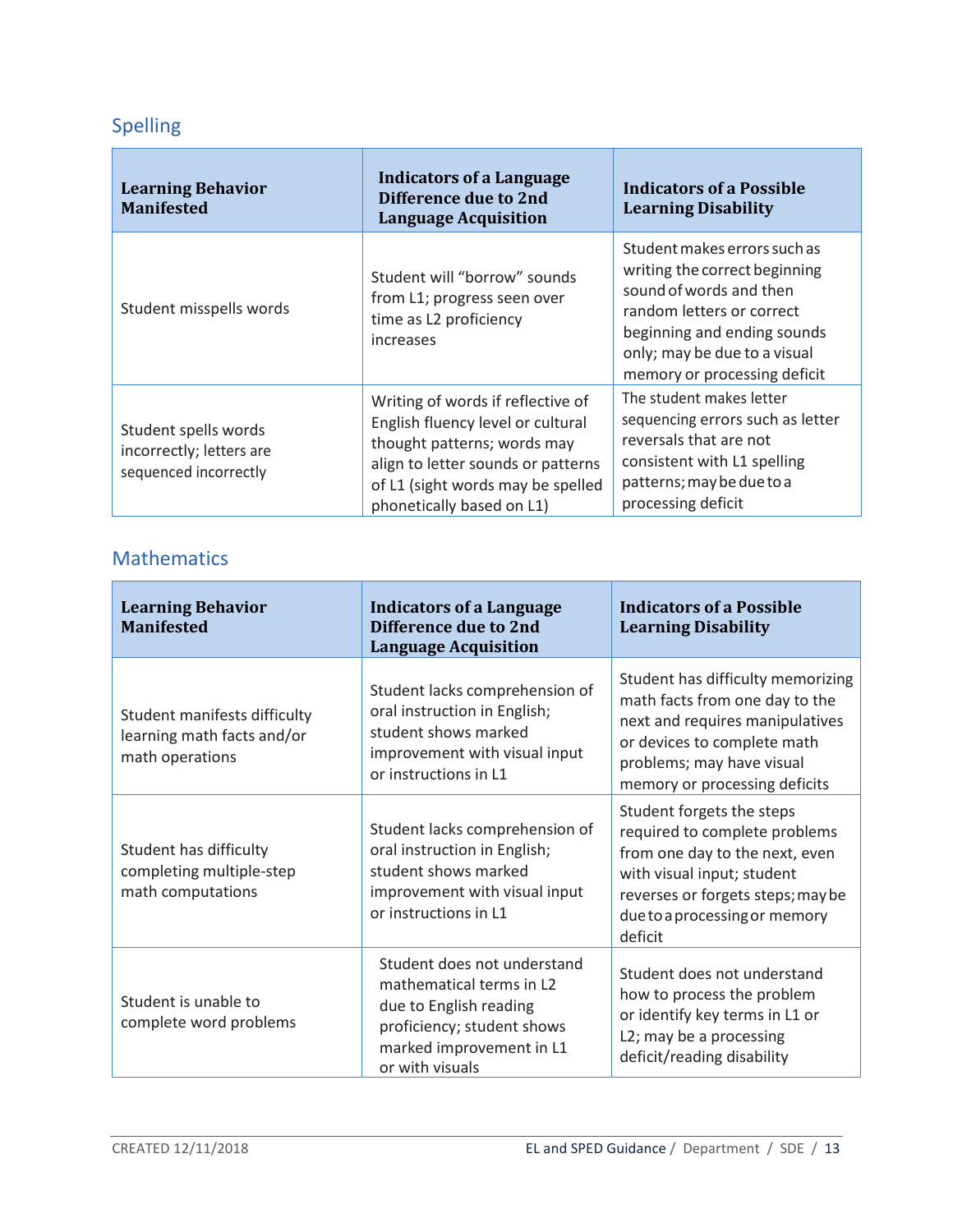# Handwriting

 $\blacksquare$ 

| <b>Learning Behavior</b><br><b>Manifested</b> | <b>Indicators of a Language</b><br>Difference due to 2nd<br><b>Language Acquisition</b> | <b>Indicators of a Possible</b><br><b>Learning Disability</b>                                                                                                      |
|-----------------------------------------------|-----------------------------------------------------------------------------------------|--------------------------------------------------------------------------------------------------------------------------------------------------------------------|
| Student is unable to<br>copy words correctly  | Lack of experience with<br>writing the English alphabet                                 | Student demonstrates<br>difficulty copying visual<br>material to include shapes,<br>letters, etc. This may be due to<br>a visual/motor or visual<br>memory deficit |

# Behavior

| <b>Learning Behavior</b><br><b>Manifested</b>                                                           | <b>Indicators of a Language</b><br>Difference due to 2nd<br><b>Language Acquisition</b>                                                                                              | <b>Indicators of a Possible Learning</b><br><b>Disability</b>                                                                                                                     |
|---------------------------------------------------------------------------------------------------------|--------------------------------------------------------------------------------------------------------------------------------------------------------------------------------------|-----------------------------------------------------------------------------------------------------------------------------------------------------------------------------------|
| Student appears inattentive<br>and/or easily distracted                                                 | Student does not understand<br>instructions in English due to<br>level of proficiency                                                                                                | Student is inattentive across<br>environments even when language is<br>comprehensible; may have attention<br>deficits                                                             |
| Student appears unmotivated<br>and/or angry; may manifest<br>internalizing or externalizing<br>behavior | Student does not understand<br>instruction due to limited<br>English and does not feel<br>successful; student has anger<br>or low self-esteem related to<br>2nd language acquisition | Student does not understand<br>instruction in L1 or L2 and across<br>contexts; may be frustrated due to<br>a possible learning disability                                         |
| Student does not turn in<br>homework                                                                    | Student may not understand<br>directions or how to complete<br>the homework due to lack of<br>English proficiency; student may<br>not have access to homework<br>support at home     | Student seems unable to complete<br>homework consistently even when<br>offered time and assistance with<br>homework during school; this may be<br>duetoamemoryorprocessingdeficit |

# Writing

F

| <b>Learning Behavior</b><br><b>Manifested</b>      | <b>Indicators of a Language</b><br>Difference due to 2nd<br><b>Language Acquisition</b>                                                                      | <b>Indicators of a Possible Learning</b><br><b>Disability</b>                                                                                                                            |
|----------------------------------------------------|--------------------------------------------------------------------------------------------------------------------------------------------------------------|------------------------------------------------------------------------------------------------------------------------------------------------------------------------------------------|
| Errors made with<br>punctuation/<br>capitalization | The error patterns seen are<br>consistent with the<br>punctuation and<br>capitalization rules for L1;<br>student's work tends to<br>improve with appropriate | Student consistently or inconsistently<br>makes capitalization and punctuation<br>errors even after instruction; this<br>may be due to deficits in<br>organization, memory or processing |